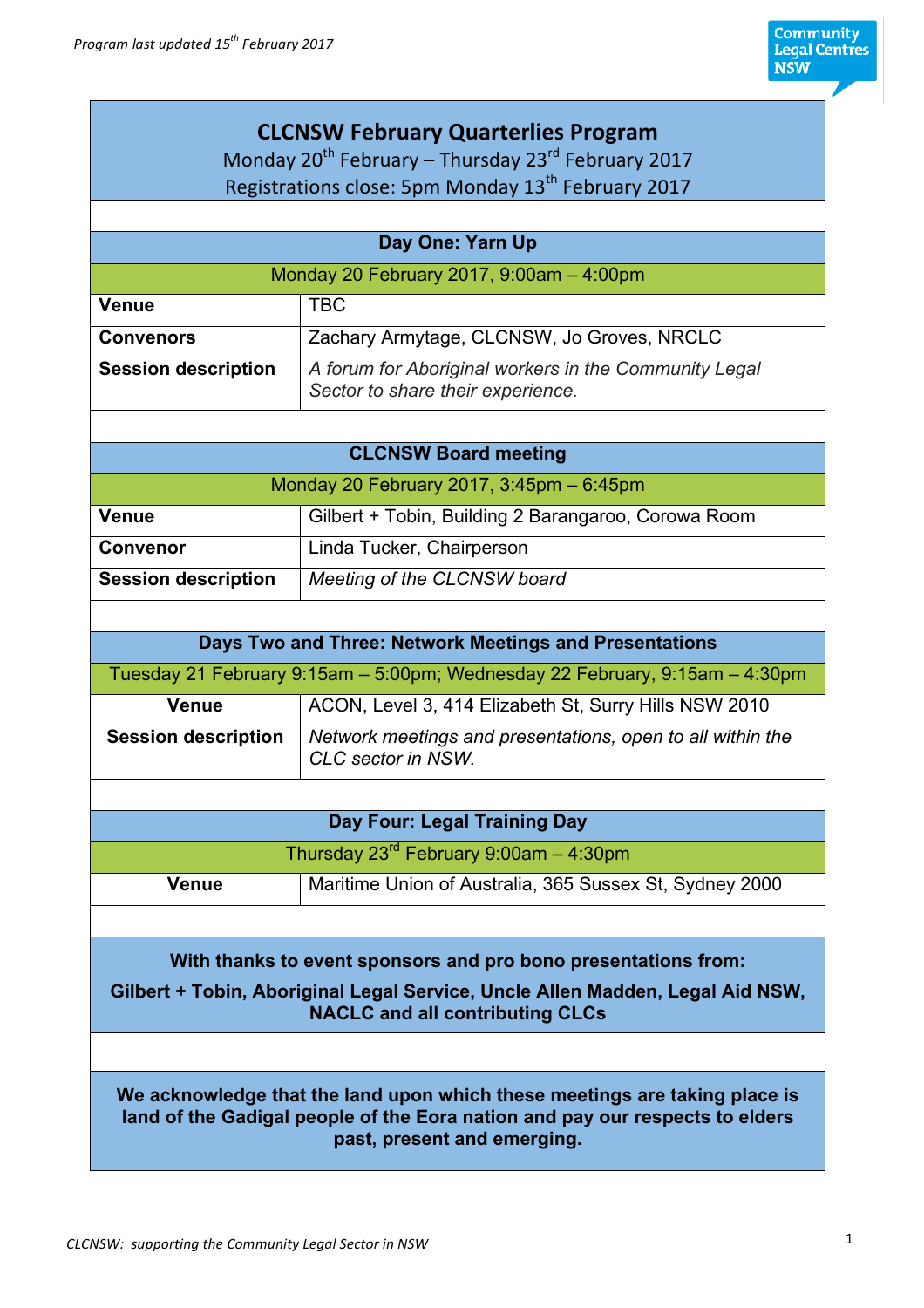| February Quarterlies Day Two - Tuesday 21 <sup>st</sup> February 2016                                                                          |                                                                                                                                                                                                                                                                                                                                              |                         |               |
|------------------------------------------------------------------------------------------------------------------------------------------------|----------------------------------------------------------------------------------------------------------------------------------------------------------------------------------------------------------------------------------------------------------------------------------------------------------------------------------------------|-------------------------|---------------|
| Venue: ACON Level 3, 414 Elizabeth St, Surry Hills NSW 2010                                                                                    |                                                                                                                                                                                                                                                                                                                                              |                         |               |
|                                                                                                                                                | AM Day 2 Sessions 1: 9:15am - 10:30am                                                                                                                                                                                                                                                                                                        | <b>Possible</b><br>CPD* | <b>Room</b>   |
| 1.1 Network<br>Meeting:                                                                                                                        | Convenors: Zac Armytage, CLCNSW, Jo Groves,<br>Northern Rivers CLC.                                                                                                                                                                                                                                                                          |                         | 3.01          |
| <b>Aboriginal Legal</b><br><b>Access Program</b><br>and Aboriginal &<br><b>Torres Strait</b><br><b>Islander Rights</b><br><b>Working Group</b> | Description: This network supports CLCs<br>operating Aboriginal legal access type programs<br>by sharing experience and knowledge.                                                                                                                                                                                                           |                         |               |
| 1.2 Network<br>Meeting:<br><b>Employment &amp;</b><br><b>Discrimination</b><br>Law                                                             | Convenors: Annette van Gent, MLC, Alexandria<br>Robinson, SWSLC, Shane Wescott, Justice<br>Connect<br>Description: This network brings employment &<br>discrimination lawyers together to discuss current<br>issues in relation to employment and<br>discrimination law.                                                                     | Substantive<br>Law      | 3.02-3.03     |
| 1.3 Network<br>meeting:                                                                                                                        | Convenors: Louisa McKimm, IARC & Liz Snell,<br><b>WLSNSW</b>                                                                                                                                                                                                                                                                                 | Substantive<br>Law      | 3.07-3.09     |
| <b>Domestic Violence</b><br>& Victims<br>Compensation                                                                                          | Description: This network meeting addresses<br>issues affecting DV/VC policies and legislation and<br>makes recommendations to govt and non govt<br>agencies.                                                                                                                                                                                |                         |               |
| 1.4 Network<br>meeting:                                                                                                                        | Convenor: Russell Westacott, Seniors Rights<br>Service                                                                                                                                                                                                                                                                                       |                         | $3.10 - 3.12$ |
| <b>Coordinators &amp;</b><br><b>Directors</b>                                                                                                  | Description: Coordinators & Directors share key<br>information and respond to Legal Aid issues. This<br>session includes an update by Legal Aid.<br>Presenter (10:10am-10:30am): Geoff Mulherin,<br>Director of the Law and Justice Foundation,<br>provides information about the 2017 50 <sup>th</sup><br><b>Anniversary Grants Program</b> |                         |               |
| Welcome to Country 10:30am - 10:40am<br>Morning Tea & CLCNSW welcome 10:40am - 11:00am                                                         |                                                                                                                                                                                                                                                                                                                                              |                         |               |
|                                                                                                                                                | AM Day 2 Sessions 2: 11:00am - 12:30pm                                                                                                                                                                                                                                                                                                       | <b>Possible</b><br>CPD* |               |
| 2.1 Professional<br>Development:                                                                                                               | Facilitator: Julie Robson, CLCNSW Financial<br>Service Manager                                                                                                                                                                                                                                                                               |                         | 3.01          |
| <b>Payroll Systems</b><br>and Procedures                                                                                                       | Description: Payroll – systems and procedures,<br>common errors, including termination payments,<br>leave entitlements                                                                                                                                                                                                                       |                         |               |
| 2.2 Service<br>Sustainability:<br><b>Administrative</b><br><b>Efficiencies</b>                                                                 | Facilitator: Bruce Knobloch, CLCNSW<br>Description: Report back from grants & projects<br>over last 12 months<br>Presenter: Bron McCutcheon, Legal Aid NSW                                                                                                                                                                                   | Practice<br>Management  | $3.02 - 3.03$ |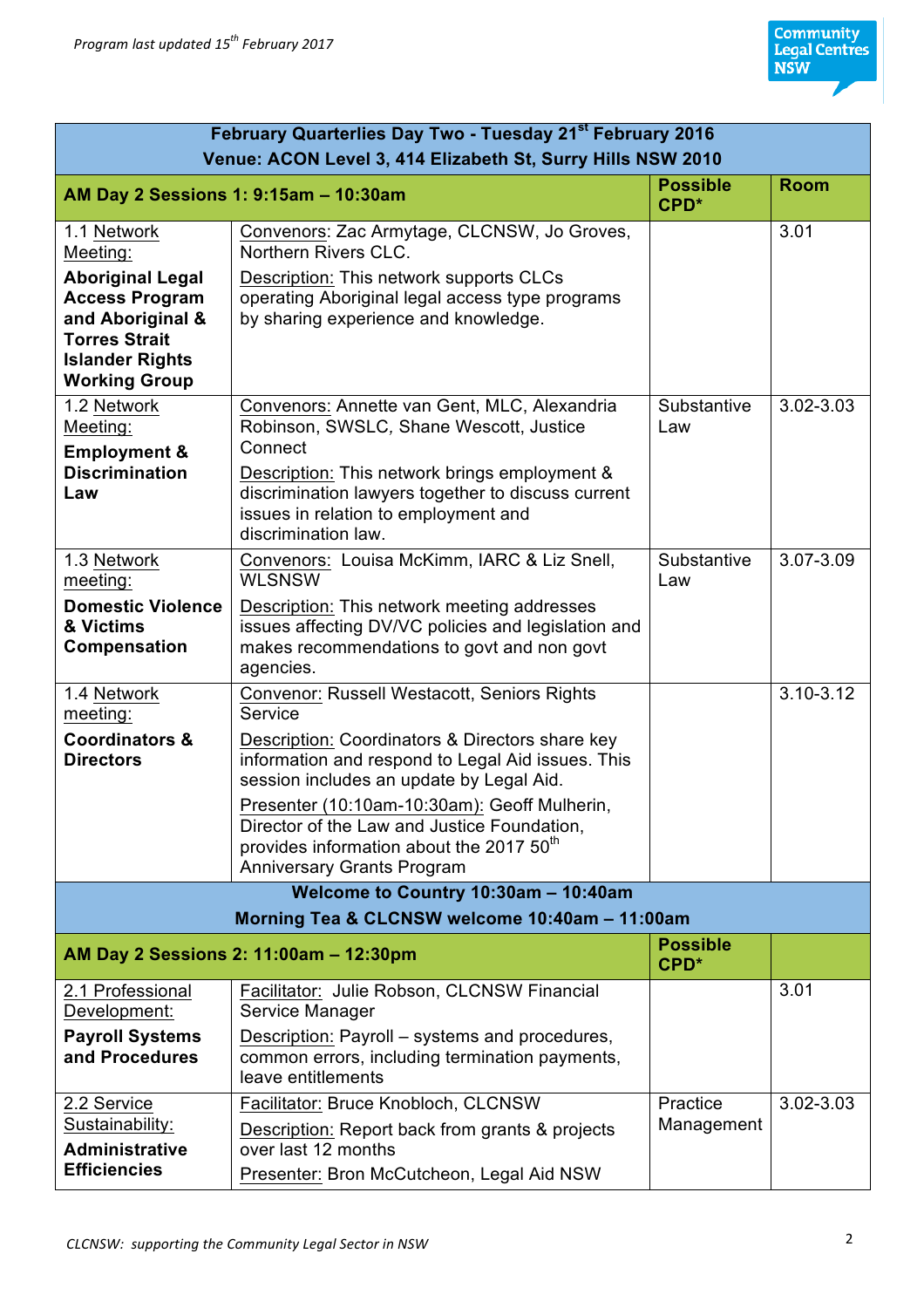

| 2.3 Professional<br>development:<br><b>Cultural Safety</b>                                                         | Description: Sigrid will share her academic and<br>practice experience of educating workers in<br>human services about cultural safety.<br>Presenter: Sigrid Herring, co author of The<br>Intersection of Trauma, Racism and Cultural<br>Competence in Effective Work with Aboriginal<br>People: Waiting for Trust; Statewide Educator in<br>the Aboriginal Programs at the NSW Health<br><b>Education Centre Against Violence.</b>                                                                                                                                                          | Professional<br><b>Skills</b>       | 3.07-3.09     |
|--------------------------------------------------------------------------------------------------------------------|----------------------------------------------------------------------------------------------------------------------------------------------------------------------------------------------------------------------------------------------------------------------------------------------------------------------------------------------------------------------------------------------------------------------------------------------------------------------------------------------------------------------------------------------------------------------------------------------|-------------------------------------|---------------|
| 2.4 Committee<br>Meeting:<br><b>Professional</b><br>Indemnity<br><b>Insurance</b><br><b>Committee (PII)</b>        | Convenor: Ali Mojtahedi, IARC<br>Description: The PII committee monitors &<br>supports members' compliance with the Risk<br>Management Guide & informs members of<br>relevant legal practice issues. Principal Solicitors<br>(or their delegate) are required to attend.                                                                                                                                                                                                                                                                                                                     | Practice<br>Management              | $3.10 - 3.12$ |
| Lunch (ACON Dining Room Ground Floor) 12:30pm - 1:15pm                                                             |                                                                                                                                                                                                                                                                                                                                                                                                                                                                                                                                                                                              |                                     |               |
| PM Day 2 Sessions 3: 1:15pm - 2:30pm                                                                               |                                                                                                                                                                                                                                                                                                                                                                                                                                                                                                                                                                                              | <b>Possible</b><br>CPD <sup>*</sup> |               |
| 3.1 Law Reform<br>and Policy<br><b>HIV related legal</b><br><b>issues</b>                                          | Description: Find out about the Law Reform work<br>of HALC in relation to people with HIV related<br>legal issues.<br>Presenter: Alexandra Stratigos, Principal Solicitor<br>HIV/AID Legal Centre (HALC).                                                                                                                                                                                                                                                                                                                                                                                    | Substantive<br>Law                  | 3.02-3.03     |
| 3.2 Legal issues:                                                                                                  | Description: Domestic violence and animals                                                                                                                                                                                                                                                                                                                                                                                                                                                                                                                                                   | Substantive                         |               |
| <b>DV and Animals</b>                                                                                              | Presenter: Ingrid Reilly, DV Liaison Officer                                                                                                                                                                                                                                                                                                                                                                                                                                                                                                                                                 | Law                                 |               |
| 3.3 Network<br>Meeting:<br><b>Admin/Finance</b><br><b>Group</b>                                                    | Convener: Martin Bangs, Tenants' Union<br>Description: CLC administration and finance<br>officers share relevant systems information and<br>associated policies.                                                                                                                                                                                                                                                                                                                                                                                                                             |                                     | 3.01          |
| 3.4 CLC sector and<br>other legal<br>assistance<br>providers<br><b>Service planning</b><br>and delivery<br>updates | <b>Facilitator: Polly Porteous CLCNSW</b><br>Description: Information sharing and consultation<br>with other legal assistance providers; service<br>mapping and referral pathways collaboration<br>discussion; update on the new Family Court<br>Integrated FV Service.<br>Presenters: Rob Roberts, Aboriginal Legal Service<br>(NSW/ACT) Work Development Order Field<br>Officer, Aboriginal Civil Law Field Officer Program;<br>Kylie Beckhouse and Ruth Pilkinton, Legal Aid<br>NSW Family Law Division; Michelle Jones, Legal<br>Aid NSW WDVCAP Manager<br>Afternoon tea 2:30pm - 2:45pm |                                     | 3.07-3.09     |
| <b>Possible</b>                                                                                                    |                                                                                                                                                                                                                                                                                                                                                                                                                                                                                                                                                                                              |                                     |               |
| PM Day 2 Sessions 4: 2:45pm - 4:00pm                                                                               |                                                                                                                                                                                                                                                                                                                                                                                                                                                                                                                                                                                              | CPD <sup>*</sup>                    |               |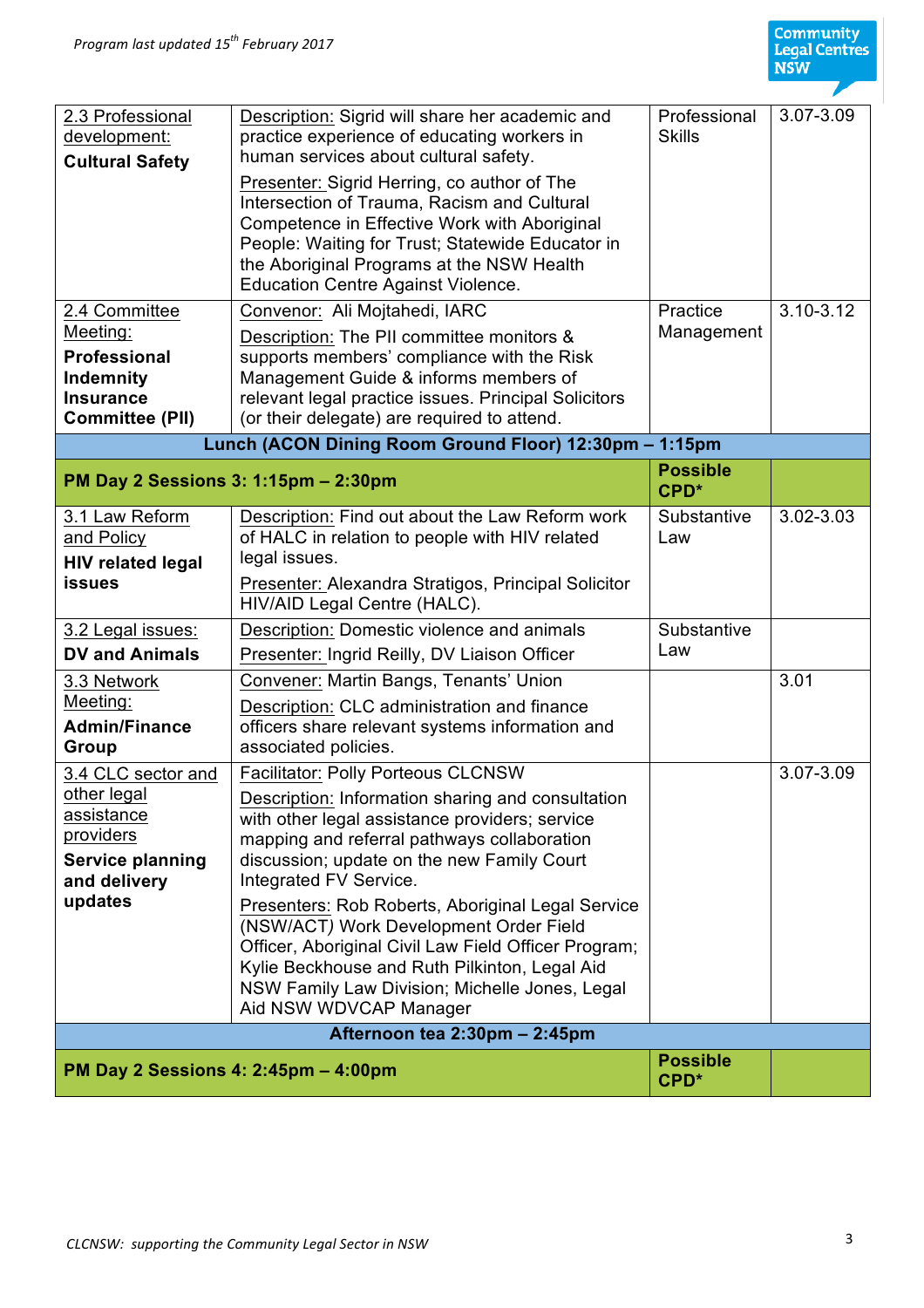

| 4.1 Network                  | Convenor: Arlia Fleming, EECLC                                                                        |                                     | 3.07-3.09     |
|------------------------------|-------------------------------------------------------------------------------------------------------|-------------------------------------|---------------|
| meeting:                     | Description: This committee is open to any RRR                                                        |                                     |               |
| <b>Regional Rural</b>        | members to discuss issues for service delivery                                                        |                                     |               |
| <b>Remote Issues</b>         | and sustainability for CLCs operating regionally                                                      |                                     |               |
| <b>Committee (RRR)</b>       | and remotely.                                                                                         |                                     |               |
|                              | Presenter: Jenny Lovric, CLSD coordinator, Legal                                                      |                                     |               |
|                              | Aid NSW, to give a brief presentation on the CLSD                                                     |                                     |               |
|                              | program.                                                                                              |                                     |               |
| 4.2 Network<br>meeting:      | Convenors: Martin Barker, Marrickville CLC;<br>Siobhan Ryan, Justice Connect; Julia Davis,            | Professional<br><b>Skills</b>       | 3.02-3.03     |
| Law Reform &                 | <b>Financial Rights Legal Centre</b>                                                                  |                                     |               |
| <b>Policy</b>                | Description: This committee is responsible for                                                        |                                     |               |
|                              | developing and responding to state and federal                                                        |                                     |               |
|                              | policies and advocating for the policies and related                                                  |                                     |               |
|                              | changes                                                                                               |                                     |               |
| 4.3 Legal Services           | Facilitator: Holly Brooke, CLCNSW                                                                     |                                     | $3.10 - 3.12$ |
| <b>Delivery</b>              | Description: Hear from some of the nominees for                                                       |                                     |               |
| Law & Justice                | the 2016 Law & Justice Foundation CLC Award                                                           |                                     |               |
| <b>Foundation CLC</b>        | about their nominated projects.                                                                       |                                     |               |
| <b>Award 2016</b>            | Presenters: Julie Lee, Tenants' Union; Hilary                                                         |                                     |               |
| <b>Showcase</b>              | Kincaid, Inner City Legal Centre; Jemilah Hallinan,                                                   |                                     |               |
|                              | EDO NSW; Louisa McKimm, IARC; Helen                                                                   |                                     |               |
|                              | Campbell, WLSNSW                                                                                      |                                     |               |
|                              | PM Day 2 Sessions 5: 4:00pm - 5:00pm                                                                  | <b>Possible</b><br>CPD <sup>*</sup> |               |
|                              |                                                                                                       |                                     |               |
| 5.1 Network                  | Convener: Tara Ward, Animal Defenders Office                                                          | Substantive                         | 3.01          |
| meeting:                     | Description: Open to all CLC staff who are                                                            | Law                                 |               |
| <b>NACLC Animal</b>          | practising or interested in animal law issues.                                                        |                                     |               |
| <b>Law Network</b>           |                                                                                                       |                                     |               |
| 5.2 Network                  | Convener: Helen Taranto, Principal Solicitor,                                                         | Substantive                         | $3.02 - 3.03$ |
| Meeting:                     | Western Sydney Legal Centre                                                                           | Law                                 |               |
| <b>Family</b>                |                                                                                                       |                                     |               |
| <b>Relationships</b>         |                                                                                                       |                                     |               |
| <b>Centres / CLCs</b>        |                                                                                                       |                                     |               |
| 5.3 Service                  | Facilitator: Laurel Draffen, CLCNSW                                                                   |                                     | 3.07-3.09     |
| sustainability:              | Description: Trends from Accreditation                                                                |                                     |               |
| <b>Staff Supervision</b>     | assessments. What works in your centre in                                                             |                                     |               |
|                              | relation to supervising legal and non legal staff?<br>While there are requirements for supervision of |                                     |               |
|                              | legal practice, all staff should have access to                                                       |                                     |               |
|                              | supervision for all aspects of their role. Join this                                                  |                                     |               |
|                              | facilitated discussion to share your experience,                                                      |                                     |               |
|                              | practice and learn from each other.                                                                   |                                     |               |
| 5.4 Professional             | Convener: Liz Simpson (IARC) & Elizabeth Nagy                                                         |                                     | $3.10 - 3.12$ |
| Development:                 | (knowmore)                                                                                            |                                     |               |
| Social workers /             | Description: This session enables social and other                                                    |                                     |               |
| non-legal support<br>workers | support workers working in CLCs to share issues.                                                      |                                     |               |
|                              | Presenter: Katrina Wong will speak about her work<br>in Victoria with Youthlaw and her current        |                                     |               |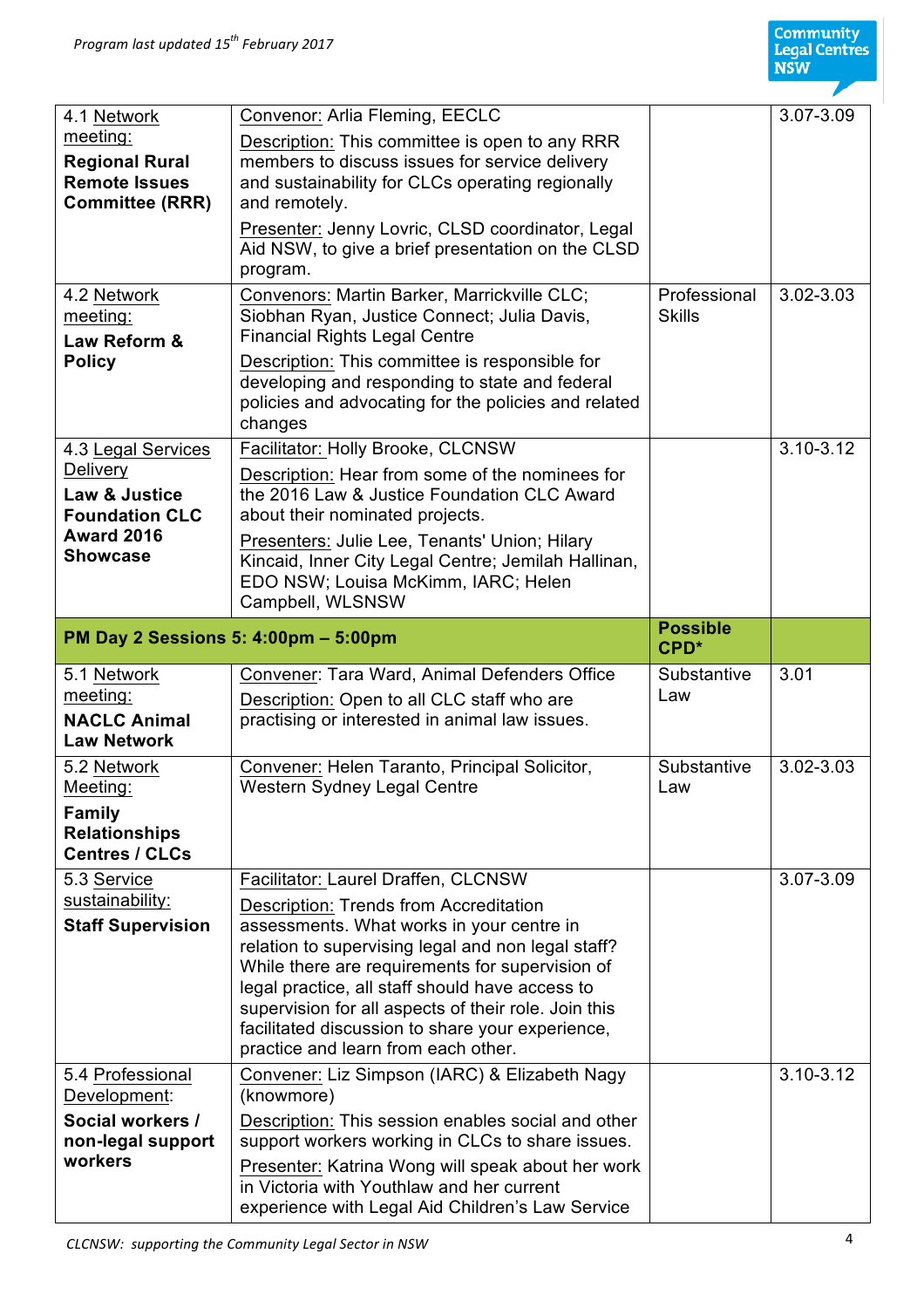| September Quarterlies Day Three - Wednesday 22 <sup>nd</sup> February 2017                                    |                                                                                                                                                                                                                                                                                                       |                                     |               |
|---------------------------------------------------------------------------------------------------------------|-------------------------------------------------------------------------------------------------------------------------------------------------------------------------------------------------------------------------------------------------------------------------------------------------------|-------------------------------------|---------------|
| Venue: ACON Level 3 414 Elizabeth St, Surry Hills NSW 2010                                                    |                                                                                                                                                                                                                                                                                                       |                                     |               |
|                                                                                                               | AM Day 3 Sessions 6: 9:15 am - 10:45am                                                                                                                                                                                                                                                                | <b>Possible</b><br>CPD <sup>*</sup> | <b>Room</b>   |
| 6.1 Network<br>meeting:<br><b>Community Legal</b><br><b>Education</b><br><b>Workers</b>                       | Convenors: Bronwyn Ambrogetti, Hunter CLC;<br>Nalika Padmasena, Seniors Rights Service; Pat<br>Joyce, SRS                                                                                                                                                                                             | Professional<br><b>Skills</b>       | 3.07-3.09     |
| 6.2 Network<br>Meeting:<br><b>Technology and</b><br><b>Communications</b>                                     | Convenors: Drew McCrae (FRLC), Leo Patterson<br>Ross (TU)<br>Description: Share current issues, information and<br>make suggestions to strengthen sector IT and<br>communications.<br>Presenters: Leo will present on Google Advertising                                                              |                                     | 3.01          |
| 6.3 Service<br>sustainability<br><b>NACLC's Legal</b><br><b>Needs</b><br><b>Assessment</b>                    | and their Grants System; Drew will present on<br>Sample Letter Generators.<br>Description: How to use NACLC's revised Legal<br>Needs Assessment toolkit to assist with evidence-<br>based strategic planning.<br>Presenter: Catherine Hastings, with Chantel<br>Cotterell or John McMillan, NACLC     | Practice<br>Management              | 3.02-3.03     |
| <b>Toolkit</b><br>6.4 Professional<br>development:<br><b>FaCS Case</b><br><b>Management</b>                   | <b>Facilitator: Liz Snell</b><br>Description: This follows on from the November<br>2016 Quarterlies. Presenters will explain FaCS<br>processes for case management.<br>Presenters: Joanne Dobry & Dominique Limbrey<br>(FaCS)                                                                         | Professional<br><b>Skills</b>       | $3.10 - 3.12$ |
| 10:45 - 11:00 Morning Tea                                                                                     |                                                                                                                                                                                                                                                                                                       |                                     |               |
|                                                                                                               | AM Day 3 Sessions 7: 11:00am - 12:30pm                                                                                                                                                                                                                                                                | <b>Possible</b><br>CPD <sup>*</sup> |               |
| 7.1 Network<br>meeting:<br><b>Prisoners Rights</b><br><b>Working Group</b>                                    | Convenors: Carolyn Jones, WLSNSW; Pat<br>O'Callaghan, Western CLC<br>Description: For CLC staff who visit clients in<br>prison, work for, or have an interest in prisoners<br>rights to share their experience, discuss current<br>issues and contribute to policy development.                       | Substantive<br>Law                  | 3.01          |
| 7.2 Network<br>Meeting:<br><b>CLC Care Partner</b><br>Project & Care &<br><b>Protection</b><br><b>Network</b> | Facilitator: (Care Partners Project) Helen<br>Campbell, WLSNSW<br>Convenor: (Care & Protection Network) Liz Snell,<br><b>WLSNSW</b><br>Description: The care and protection network<br>provides an opportunity for CLCs to discuss<br>relevant care and protection practice and law<br>reform issues. | Substantive<br>Law                  | 3.02-3.03     |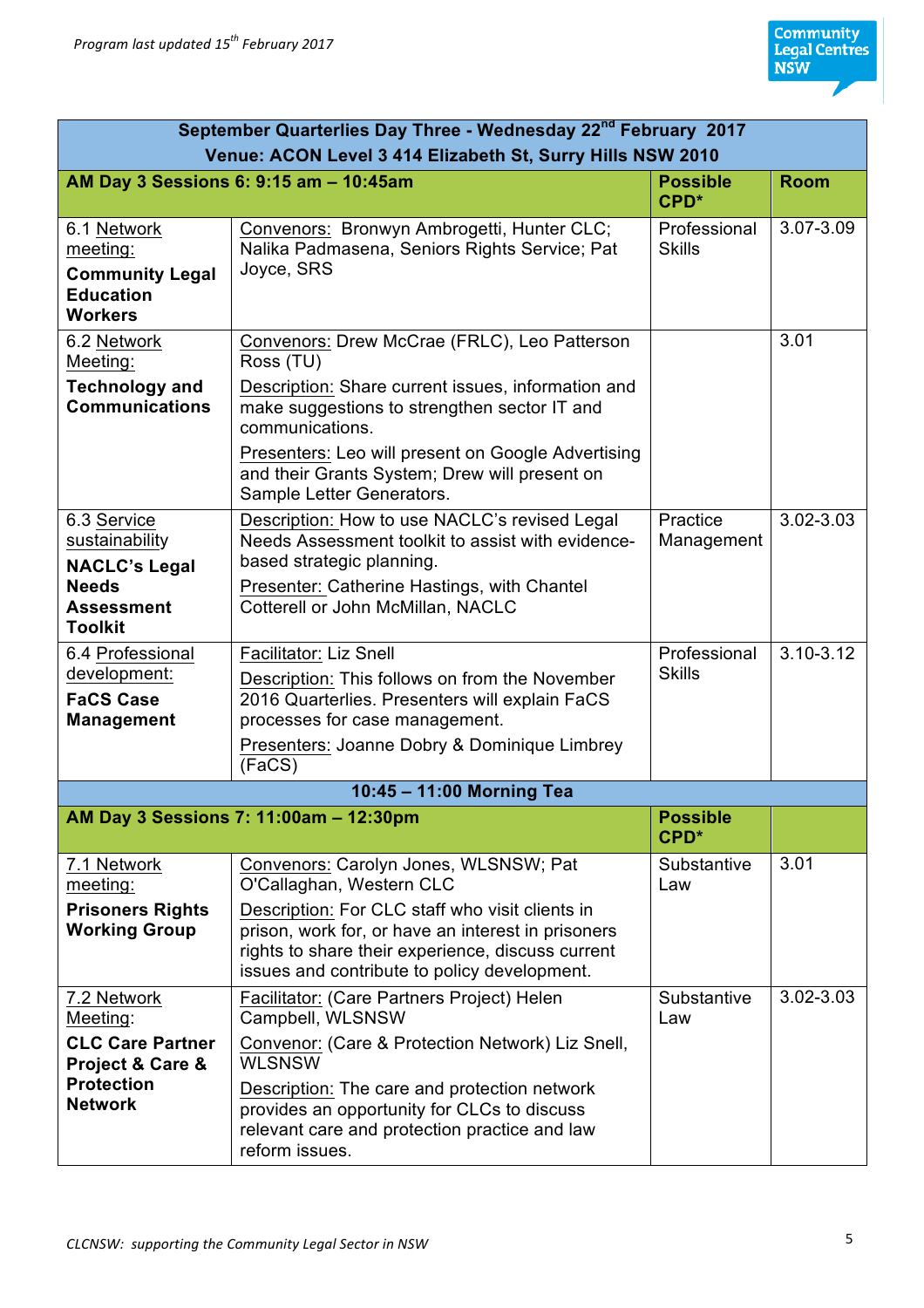| 7.3 Service<br>sustainability<br><b>Successful</b><br><b>Volunteer</b><br>Programs &<br><b>LegalVitae Portal</b> | Facilitator: Bruce Knobloch, CLCNSW<br>Description: Does your centre have a volunteer<br>roster? Maybe your volunteer program needs re-<br>energising? Maybe you don't currently use<br>volunteers? Is there anything CLCNSW can do to<br>assist in these areas?<br>Presenters: John Macmillan, NACLC; Vicki<br>Harding, ICLC; Suzanne Castellas, HALC | Practice<br>Management | 3.07-3.09     |
|------------------------------------------------------------------------------------------------------------------|--------------------------------------------------------------------------------------------------------------------------------------------------------------------------------------------------------------------------------------------------------------------------------------------------------------------------------------------------------|------------------------|---------------|
| 7.4 Legal services<br>delivery<br><b>Centrelink and</b><br>'robodebt'                                            | Description: Centrelink's 'robodebt' system and<br>what CLCs need to know for your clients (advice,<br>resources, referrals)<br>Presenter: Katherine Boyle and other Welfare<br>Rights Centre staff.                                                                                                                                                   | Substantive<br>Law     | $3.10 - 3.12$ |
| Lunch 12:30pm - 1:30pm                                                                                           |                                                                                                                                                                                                                                                                                                                                                        |                        |               |
| PM Day 3 Session 8: 1:30pm - 2:30pm                                                                              |                                                                                                                                                                                                                                                                                                                                                        |                        | <b>Room</b>   |
| 8.1 CLC State-<br><b>Wide Discussion</b><br><b>CLCs and Social</b>                                               | Facilitator: Polly Porteous, Interim ED CLCNSW<br>Description: CLC funding and social enterprises – is there a role<br>for social enterprise?                                                                                                                                                                                                          |                        | $3.10 - 3.12$ |
| <b>Enterprises</b>                                                                                               | Presenter: Vanessa Lesnie from Social Outcomes will present her<br>research.                                                                                                                                                                                                                                                                           |                        |               |
| PM Day 3 Session 8: 2:30pm - 3:30pm                                                                              |                                                                                                                                                                                                                                                                                                                                                        |                        | <b>Room</b>   |
| 8.2 CLC State-<br><b>Wide Discussion</b><br><b>CLC Funding and</b><br><b>Advocacy</b>                            | Facilitator: Polly Porteous, Interim ED CLCNSW<br>Description: CLC funding and advocacy                                                                                                                                                                                                                                                                |                        | $3.10 - 3.12$ |
|                                                                                                                  | PM Day 3 CLCNSW Wrap Up: 3:30pm - 4:00pm                                                                                                                                                                                                                                                                                                               |                        | <b>Room</b>   |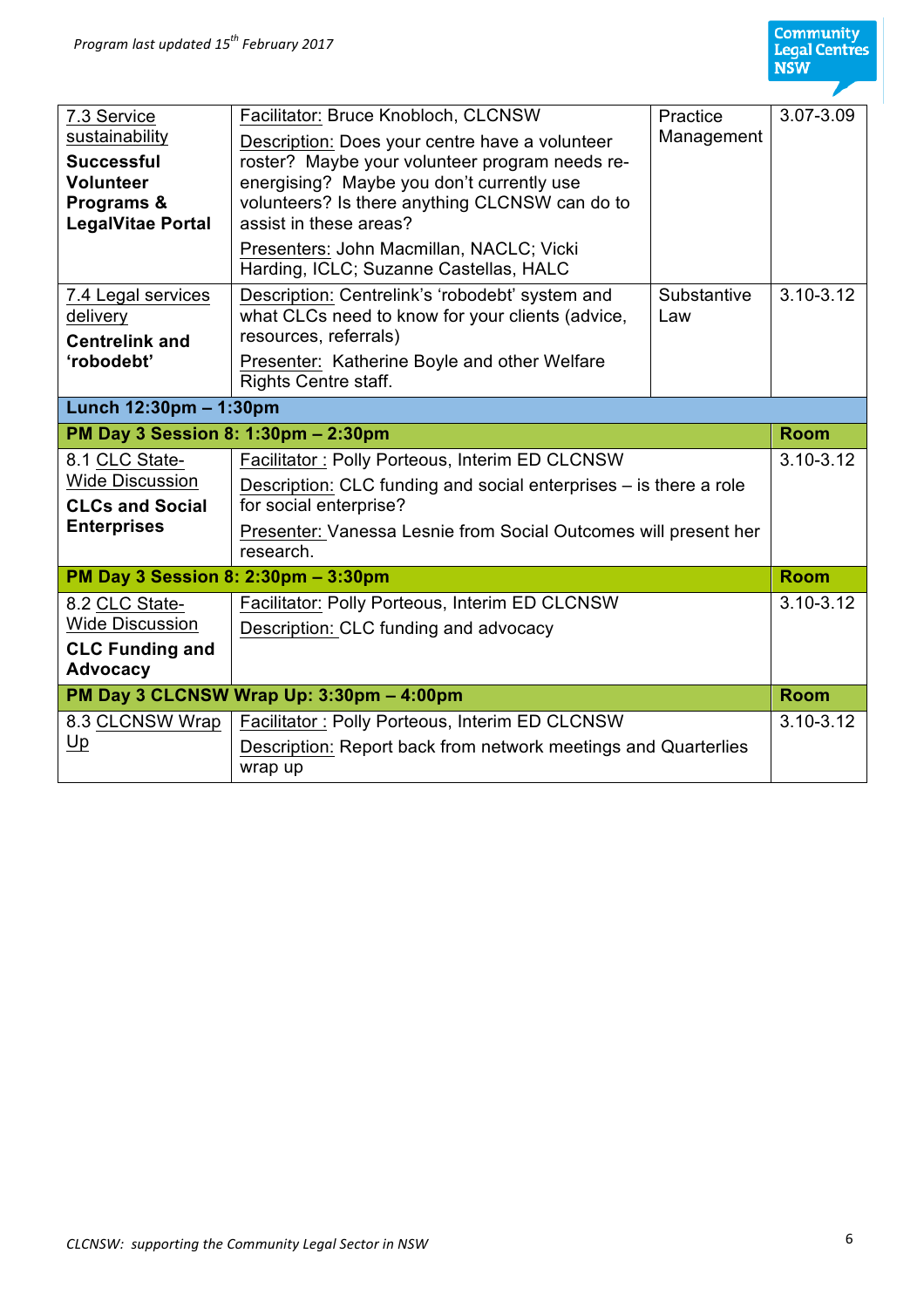|                                                         | <b>CLCNSW - LEGAL TRAINING DAY</b>                                                                                                                                                                                                                                                                                                                                                                                                                                                                                                                                                                                                                                                                   |  |
|---------------------------------------------------------|------------------------------------------------------------------------------------------------------------------------------------------------------------------------------------------------------------------------------------------------------------------------------------------------------------------------------------------------------------------------------------------------------------------------------------------------------------------------------------------------------------------------------------------------------------------------------------------------------------------------------------------------------------------------------------------------------|--|
| Thursday 23 February 2017 $9:00$ am $-4:00$ pm          |                                                                                                                                                                                                                                                                                                                                                                                                                                                                                                                                                                                                                                                                                                      |  |
| <b>VENUE: Maritime Union of Australia meeting room,</b> |                                                                                                                                                                                                                                                                                                                                                                                                                                                                                                                                                                                                                                                                                                      |  |
| Ground floor, 365-375 Sussex St, Sydney (Chinatown)     |                                                                                                                                                                                                                                                                                                                                                                                                                                                                                                                                                                                                                                                                                                      |  |
| <b>Introductions and Welcome to Country</b>             |                                                                                                                                                                                                                                                                                                                                                                                                                                                                                                                                                                                                                                                                                                      |  |
| $9:00am - 9:15$                                         |                                                                                                                                                                                                                                                                                                                                                                                                                                                                                                                                                                                                                                                                                                      |  |
|                                                         | Session 1 9:15am - 10:15am                                                                                                                                                                                                                                                                                                                                                                                                                                                                                                                                                                                                                                                                           |  |
| <b>Practical Legal</b>                                  | Presenter: Linden Barnes, Law Society of NSW                                                                                                                                                                                                                                                                                                                                                                                                                                                                                                                                                                                                                                                         |  |
| <b>Ethics</b><br><b>Ethics in Practice</b>              | Linden will discuss some of the more pressing ethical issues for those working in<br>community legal centres. This will include conflicts and how to manage them, and<br>the confidentiality obligations owed to clients. It will also include ethical advocacy,<br>for instance not being a "mere mouthpiece" of the client.                                                                                                                                                                                                                                                                                                                                                                        |  |
| Session 2 10:15am - 11:30am                             |                                                                                                                                                                                                                                                                                                                                                                                                                                                                                                                                                                                                                                                                                                      |  |
| <b>Professional Skills</b>                              | Presenter: Nassim Arrage, CEO, NACLC                                                                                                                                                                                                                                                                                                                                                                                                                                                                                                                                                                                                                                                                 |  |
| What does it mean<br>to be a community<br>lawyer?       | Nassim has worked in metropolitan and regional CLCs -most recently as Principal<br>Solicitor with Central Coast Community Legal Centre. His presentation will draw<br>on his knowledge and experience and cover topics including being a community<br>lawyer, working with diverse client groups, responsibilities of a principal solicitor in<br>a CLC, recordkeeping / reports / PI Insurance / being on the record, relationship<br>with financial & other management staff, making decisions about the legal<br>practice, supervision of staff & volunteers, relationships with pro bono partners,<br>policies and culture, Aboriginal Cultural Safety and collaboration with other<br>agencies. |  |
|                                                         | Morning Tea 11.30am - 11.45am                                                                                                                                                                                                                                                                                                                                                                                                                                                                                                                                                                                                                                                                        |  |
|                                                         | Session 3 11:45am - 1:00pm                                                                                                                                                                                                                                                                                                                                                                                                                                                                                                                                                                                                                                                                           |  |
| Practice<br>Management                                  | Presenter: Ali Motjahedi, Principal Solicitor, Immigration Advice Rights<br><b>Centre, PII Committee convenor NSW</b>                                                                                                                                                                                                                                                                                                                                                                                                                                                                                                                                                                                |  |
| <b>Insurance, Risk</b><br>and Work<br><b>Management</b> | Ali's presentation will cover practice issues in relation to CLC Risk Management<br>Guide, identifying Legal Service Delivery Risk, effective risk management<br>processes and effective legal service delivery for CLCs.                                                                                                                                                                                                                                                                                                                                                                                                                                                                            |  |
| Lunch 1:00pm - 1.30pm                                   |                                                                                                                                                                                                                                                                                                                                                                                                                                                                                                                                                                                                                                                                                                      |  |
| Session 4 1:30pm - 2:45pm                               |                                                                                                                                                                                                                                                                                                                                                                                                                                                                                                                                                                                                                                                                                                      |  |
| Substantive Law<br><b>Appealing NDIS</b>                | Presenter: Ndinawe Mtonga, Advocacy Coordinator, Disability Advocacy<br><b>NSW</b>                                                                                                                                                                                                                                                                                                                                                                                                                                                                                                                                                                                                                   |  |
| <b>Decisions</b>                                        | Ndi has been working as an NDIS Appeals Officer since NDIS was introduced in<br>2013. Ndi will share her knowledge and experience of working with the NDIS<br>Appeals process.                                                                                                                                                                                                                                                                                                                                                                                                                                                                                                                       |  |
|                                                         | 2:45pm - 3:00pm Afternoon Tea                                                                                                                                                                                                                                                                                                                                                                                                                                                                                                                                                                                                                                                                        |  |
|                                                         | Session 5 3:00pm - 4:00pm                                                                                                                                                                                                                                                                                                                                                                                                                                                                                                                                                                                                                                                                            |  |
| Substantive Law                                         | Presenter: Mark Gibian, Barrister HB Higgins Chambers                                                                                                                                                                                                                                                                                                                                                                                                                                                                                                                                                                                                                                                |  |
| <b>Employment Law:</b><br><b>Sham Contracts</b>         | An update on sham contracts (e.g. Deliveroo, Uber) and the rights of workers.                                                                                                                                                                                                                                                                                                                                                                                                                                                                                                                                                                                                                        |  |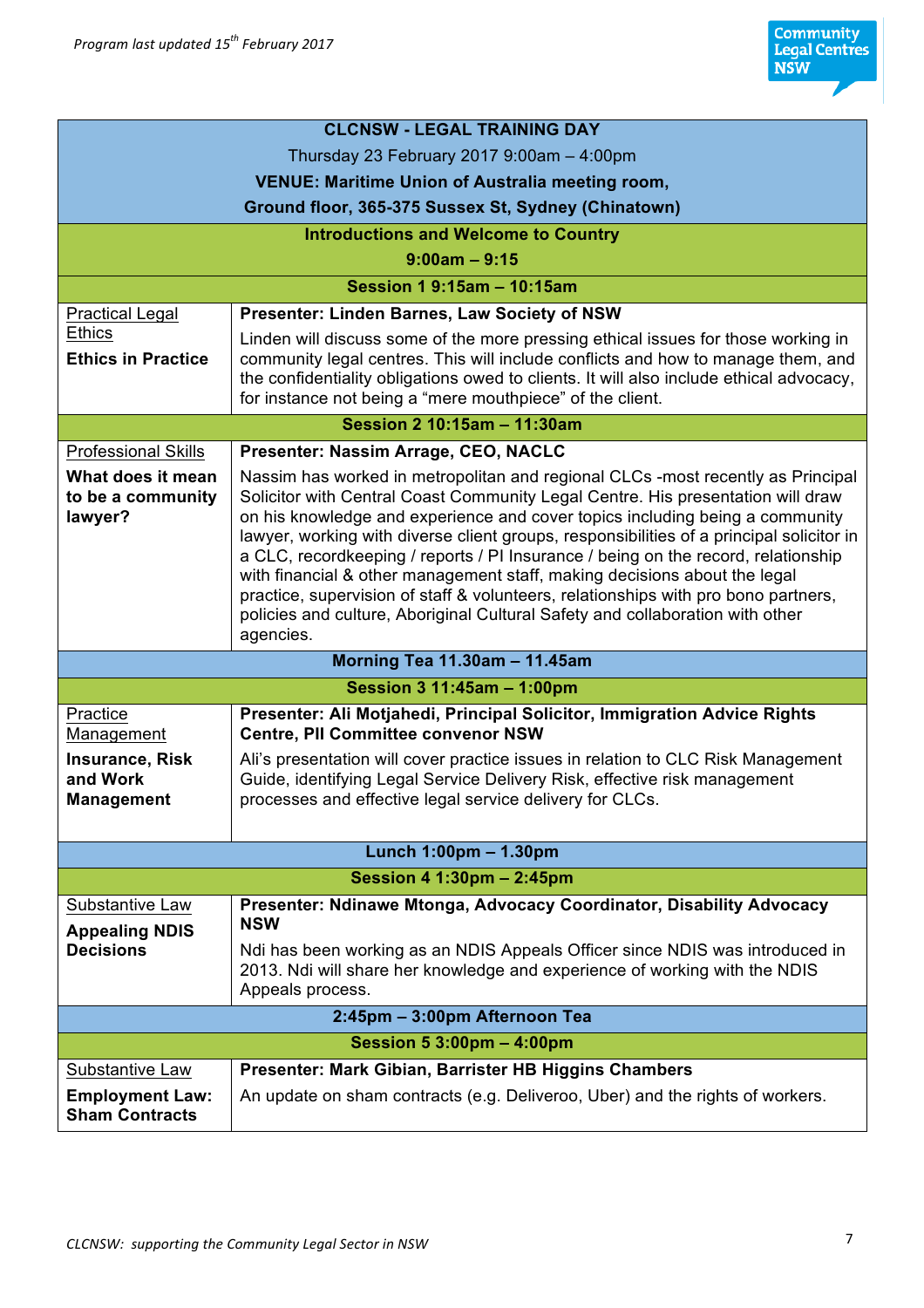

# **November 2016 Quarterlies - Notes**

## **\* CPD POINTS**

#### Disclaimer

CLCNSW indicates whether a session may be appropriate to attract CPD points for professional development, but takes no responsibility if the content does not meet CPD requirements. CLC solicitors should make their own assessment of whether the session meets their CPD requirements, and maintain their own records for meeting CPD requirements. Further information about CPD requirements are available on the Law Society NSW website. Relevant extracts are copied below:

### **Required CPD units**

The CPD year runs from 1 April to 31 March the following year and you are required to complete 10 CPD units each year.

Practitioners must include at least one (1) CPD unit every year in each of the following fields:

- Ethics and Professional Responsibility; examples of topics include:
- o Conflicts of interest
- o How to identify an ethical issue
- $\circ$  Communicating direct with third parties
- o Lawyer's duties to the court
- o Ethics within a technical legal context
- Practice Management and Business skills; examples of topics include:
	- o Risk management
	- o File management
	- o Cost rules
	- o Business planning
	- o Financing a practice
	- o Effective use of technology
- Professional Skills; examples of topics include:
	- o Communication and interpersonal skills Client interviewing
	- o Plain English drafting
	- o Negotiation and mediation skills
	- o Career and personal development Advocacy
	- o Legal research
- Substantive Law; which includes topics relating to solicitors' areas of practice

### **Compliance and audit**

CPD Audit - The Law Society verifies compliance with the CPD scheme by a random audit of solicitors each year.

### **Obtaining your CPD units**

The CPD scheme is based on self-assessment of educational activity. If you assess that it is relevant to your immediate or long-term needs in relation to your professional development and practise of the law, then you can claim the activity towards satisfaction of the CPD requirements.

### **Legal Profession Uniform Continuing Professional Development (Solicitors) rules**

Compliance with CPD is administered in accordance with the Legal Profession Uniform Continuing Professional Development (Solicitors) Rules 2015.

### **CPD Content**

Rule 7 provides that each CPD activity undertaken by a solicitor must be an activity:

- 7.1.1 of significant intellectual or practical content and must deal primarily with matters related to the solicitor's practice of law; and
- 7.1.2 conducted by persons who are qualified by practical or academic experience in the subject covered; and
- 7.1.3 that extends the solicitor's knowledge and skills in areas that are relevant to the solicitor's practice needs or professional development.